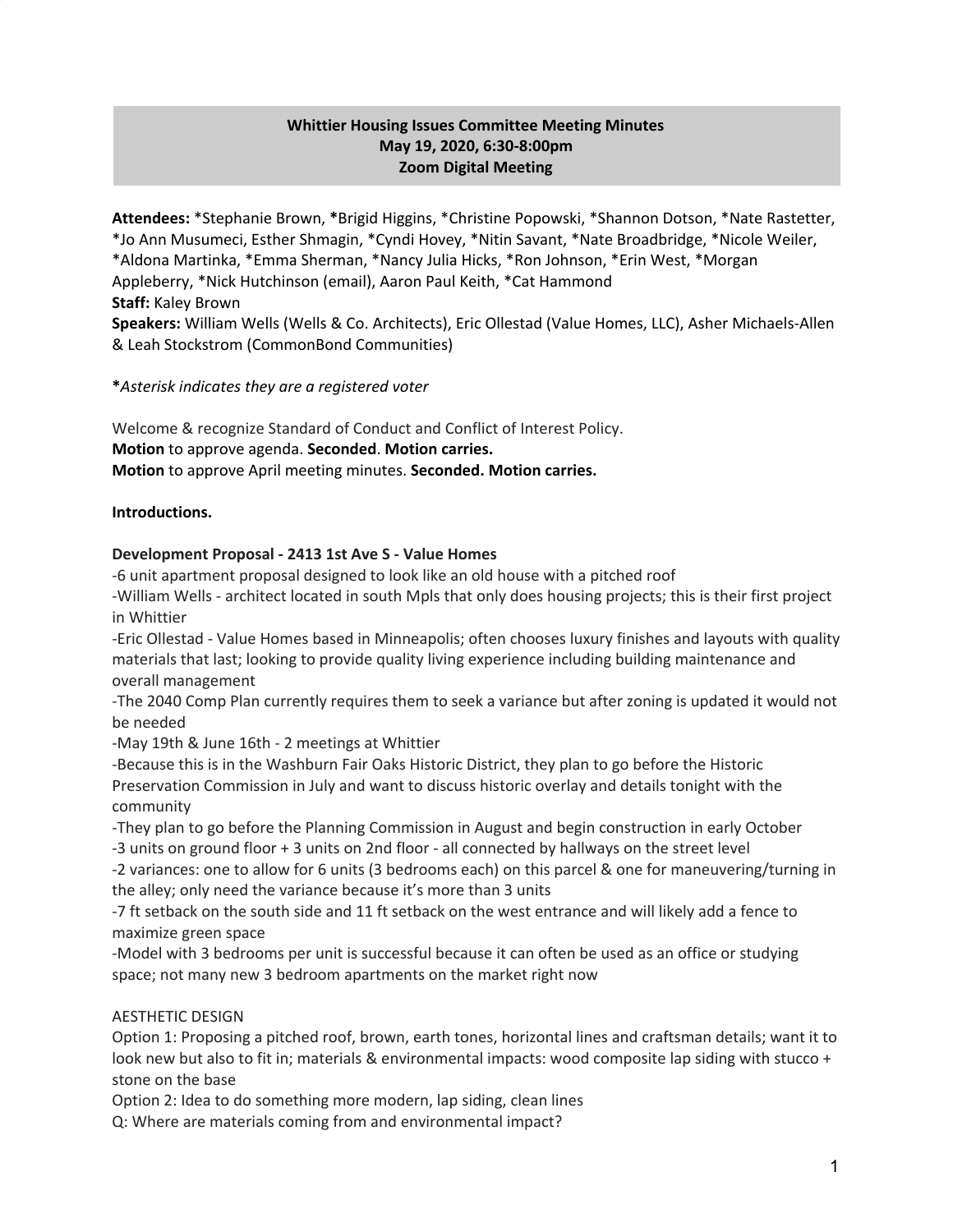A: City of Mpls is strict on what they will allow in terms of following zoning rules and historic guidelines; can follow up and answer more in depth.

-Strong preference so far Option 1

-Comment that the wider steps and porch on Option 2 look a bit more welcoming and wondering if the same on Option 1 can be amended; they will explore that possibility

-Comment that the parking ratio seems too far off still - too many people for not enough parking -Rents are around \$2200 per unit - they feel it's comparably affordable for a new 3 bedroom in this n'hood

-Small families, students, young professionals are the likely target tenants but it's versatile enough for broad appeal

-Remark that we often never have consensus at community meetings on parking

-Washburn Fair Oaks historic guidelines are vague, so they want to make sure we feel that it fits -Questions about accessibility of units & the units - No ADA-accessible units because it's less than 7 units, which is what the trigger threshold is

-Question about stormwater retention - rain garden and bike parking expected to be included on the site

# **CommonBond Communities - Whittier Community Housing Repairs and New Building Construction - 2609 Blaisdell Ave**

-Majority of parking will be underground for new residents + 11 spaces in lot "N" - .8 to 1:1 estimated for the new property

-Hope to build out public plaza along the Blaisdell Ave side

-Moderate rehab of existing building - painting, structural repairs, plumbing, cabinetry; currently building out a plan for what is needed

-Tonight they want to introduce the project, as they are early on in the process and seeking funding -Regarding the city's planning guidance, the current zoning code has not yet been updated to align with 2040 Plan

-Their application for financing from City of Mpls is due in July

-Spring or summer of 2021 they expect to start construction with a year-long process

-They plan to come back when they have more details regarding building design

-They expect rental rates to be at or below 60% AMI on new property; if they are granted more MPHA vouchers for a percentage of the units then those would become even cheaper if offset by the vouchers -(11) 3 bedrooms @ 1,000 sq ft or so, (7) 2 bedrooms, (20 or so) 1 bedrooms @ roughly 650-700 sq ft -**Motion** is made to table this conversation until we have further detail on the building. **(No second on**

**the motion).**

-**Motion** is made to draft a letter of support that CommonBond can utilize when seeking project funding. **Motion is seconded. Motion passes 11-0-0** with 11 eligible votes cast.

# **Discussion of Encampment of Unhoused Neighbors at 2835 Stevens Ave**

-There has been a presence of unhoused community members residing on a parcel of land controlled by MNDOT adjacent to the I-35W construction project at 28th and Stevens near the Midtown Greenway There have been a number of issues at the site

-MNDOT had taken control of the land to be used as a staging area for their construction project equipment

-The MNDOT Ombudsman has been working the last few weeks in coordination with the Ward 10 office at the City of Mpls, the homeless outreach specialist at MPD, St. Stephen's' Street Outreach Team, and a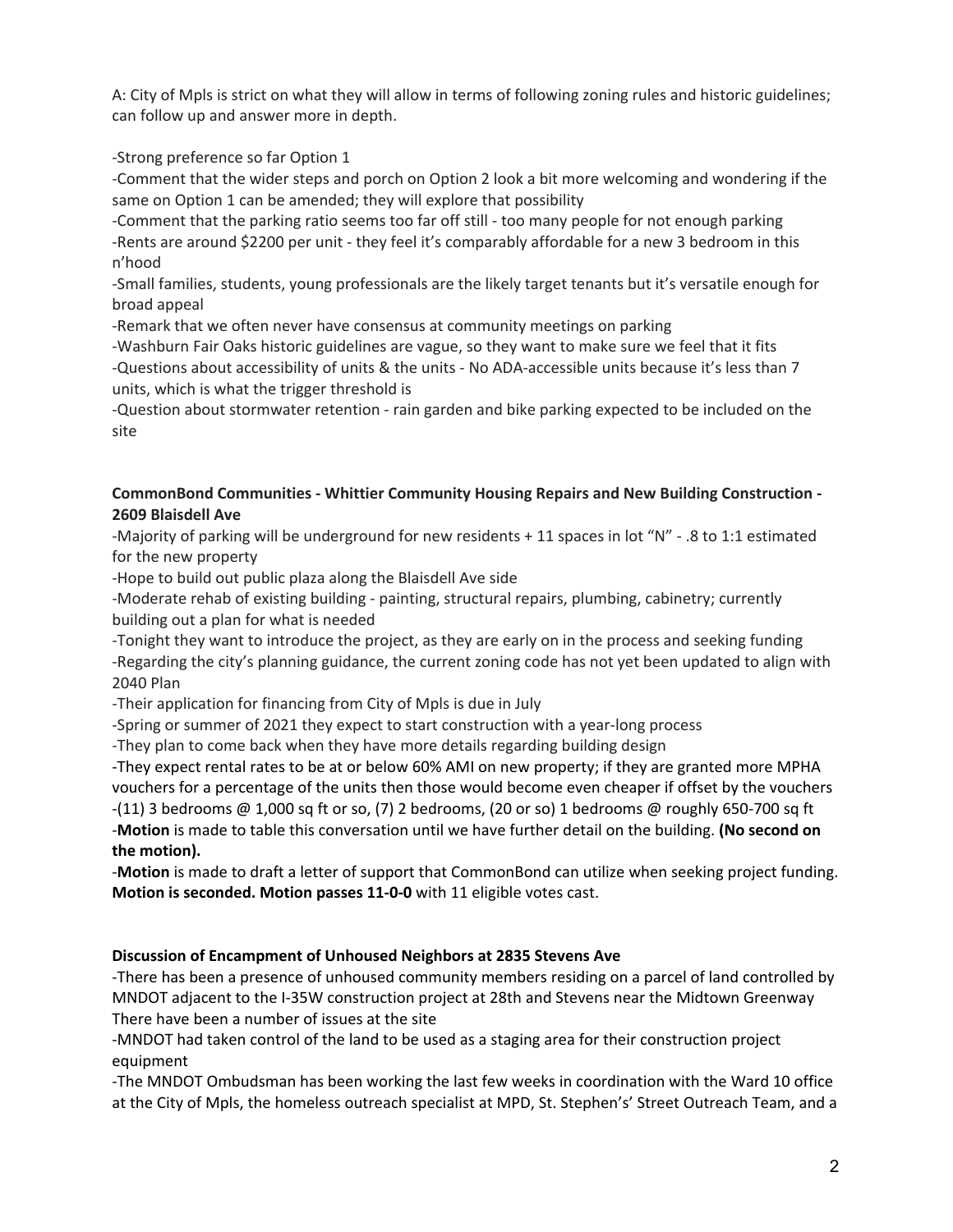number of community members to establish a plan for a safer and more stable living situation for those within the encampment and those living on the 2800 block of Stevens Avenue and surrounding homes. -Comment: Attendee states a long-term interest in rehabbing property on the 2800 block of Stevens Ave and shares the challenges that some folks living and owning property on that block have experienced in conjunction with the growth of the encampment on the MNDOT parcel.

-Comment: Same attendee also states opinion that multi-modal transportation is not adequate for the number of people and new projects being proposed.

-Comment: Neighbor counters that we have plenty of buses; Route 18 does get full at times, but their opinion is that we have adequate transportation.

-Comment: The frustration around the encampment is understandable, though the WA Housing Committee does not hold any authority over whether or not it exists there; in general, lack of affordable housing drives up demand which increases prices. It's a systemic issue, not an isolation problem.

-Comment: Neighbor also lives a couple blocks from the encampment and appreciates the concerns it has raised and feels that unhoused individuals will continue to impact sheltered community members as long as they do not have adequate supportive services; CDC guidelines recommend that encampments not be cleared and that they be provided with proper sanitation services.

-Question: How has MNDOT been using the space? Answer: Staging area for heavy equipment, which is why it was not initially fenced off

-Question: How has Lisa Bender been involved on this issue? Answer: She and her staff have been very involved to this point, working with other agency and City departments to determine a holistic transition plan for those residing at the encampment. Kaley at WA speaks with them at least once per week usually to receive updates and check-in on progress.

-Comment: Neighbor shares desire to lift up the humanity of everyone who lives in the area; there is trauma in witnessing trauma and that is not something they want for any of their neighbors but it is an unfortunate reality; they want to see Whittier Alliance focusing efforts on maintaining dignity of the unhoused community members residing there.

-Comment: Attendee shares that an officer has told him that there are available shelter beds but drug use is not permitted there; not looking to make a motion or seek support on a specific issue. -**Motion is made** for Whittier Alliance to advocate for sanitary conditions and public hygiene infrastructure at unsheltered encampments and does not advocate for the clearing of camps without adequate accommodations made for the individuals in those camps. **Motion is seconded. Motion passes 11-0-0** with 11 eligible votes cast.

-Comment: Neighbor understands that because of COVID precautions, shelters are focused on accommodating the same people consistently and must enact new waiting periods before accepting new residents than they may normally do.

#### **Other Development Project Updates**

-Lake Street Dwelling project did receive approval from the Planning Commission with a couple of conditions on the ground floor uses despite an overall recommendation of project denial from the City planning staff. Stephanie and a representative of Lake Street Council both spoke in favor. -North Bay project at 2316 4th Ave: the Whittier Alliance board could not support it at this time and Stephanie will be seeking out committee members who would like to strategize further on how to press for improvements on this project.

-Committee members have formed a few active small groups for specific projects such as the future Kmart parcel development (collecting names, thinking about process), anti-displacement efforts (meeting soon), and committee members wishing to field development-related questions/presentations -North Bay project at 1st Ave and 27th St has now begun construction